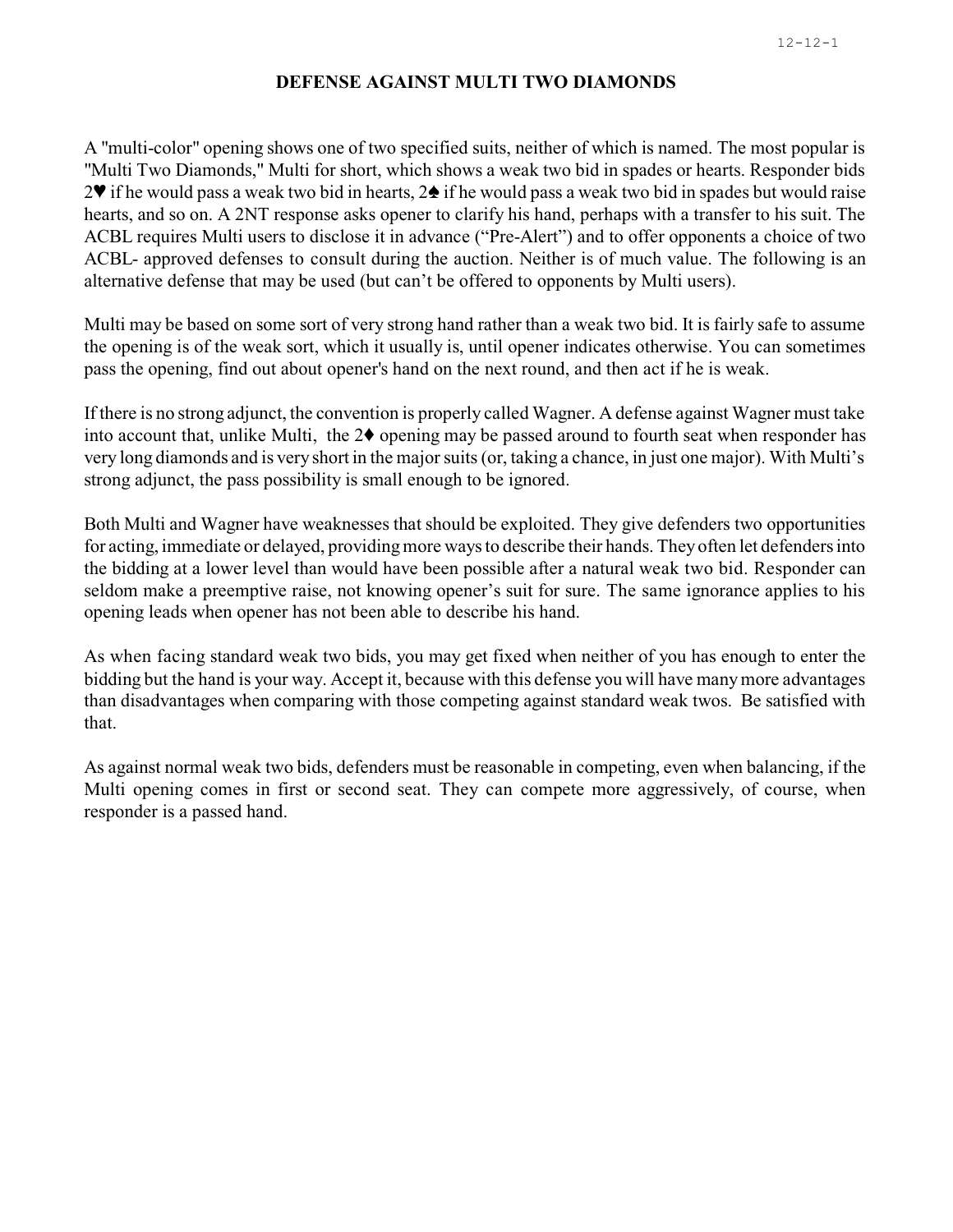## **Double for Diamonds**

The following defense ("Double for Diamonds") may be modified for use against any multi-color type opening that has a strong adjunct. I am much indebted to Danny Kleinman for his great assistance in this effort, but any dumb actions recommended here are mine, not his.

# **Goals:**

- -- To take advantage of Multi's drawbacks (e.g., second hand usually gets two chances to act)
- -- To be better off, never worse off, than those defending a standard weak two
- **--** To show accurately as many types of hand as possible

M stands for a major suit, m for a minor suit, PH/UPH for passed hand/unpassed hand

#### $2<sub>+</sub>$

- Dbl diamonds and a major, typically 5-5
	- With a bad hand or a strong hand advancer usually passes the double. A later voluntary bid (e.g., not a forced preference) shows a strong hand.
	- With moderate values he bids a major of  $3+$  cards,  $2\Psi$  with both, or he can bid a non-forcing  $3\blacklozenge$  or  $3\blacklozenge$ . Bid  $3\blacktriangledown$  or  $4\blacktriangledown$  with strength and  $3+$  in both majors.
	- 2NT is forcing, natural, implying 2-2 majors (stopped) and a diamond fit, but is artificial over responder's  $2\spadesuit$  bid.
	- A redouble by responder is ignored.
	- If responder bids  $2\blacktriangledown$  advancer doubles with  $3+$  hearts (but not spades), and bids  $2\blacktriangle$  with  $3+$ spades or  $3+$  in both majors.
	- If responder bids  $2\spadesuit$  advancer doubles with  $3+$  spades or  $3+$  in both majors and bids 2NT with 3+ hearts (but not spades) OR a strong hand.
	- When advancer has shown 3+ spades, opener passing, intervenor bids 2NT to deny spades, and advancer then chooses a contract.
	- With a minimum double, intervenor should not bid (his hand is known) over a rebid by opener, but he can double (penalty).
	- If intervenor's major is known (but not bid) by advancer, intervenor's bid of the major shows a six- card suit
	- Intervenor's  $3\blacklozenge$  rebid (or double of  $3\blacklozenge$ ) is artificial, showing a strong hand.

#### $2\blacktriangledown/2\blacktriangle/3\blacktriangle/3\blacktriangle$ - natural

- 2NT/3NT natural by UPH, minors by PH
- $3\sqrt{3}\cdot\sqrt{4\sqrt{4}}$  too good for a simple overcall
- 4<sup> $\bullet$ </sup> clubs and a major, game strength (4 $\bullet$ asks, 4 $\blacktriangledown$ /4 $\bullet$  is to play)
- $4\blacklozenge$  diamonds and a major, game strength (4 $\blacktriangledown$  is pass-or-correct)
- 4NT minors, game strength
- With clubs and spades, pass and bid spades next round (over a likely  $2\mathbf{V}$  or  $3\mathbf{V}$ )

With clubs and hearts, pass and bid clubs next round (over a likely  $2\spadesuit$ )

With a takeout double of one major, pass, hoping to double that major next round

With a solid m, one major stopped, consider passing & cue bidding or bidding NT next round With a hand too good for 3m, pass and bid strongly later (e.g., cue bid, notrump bid, jump bid)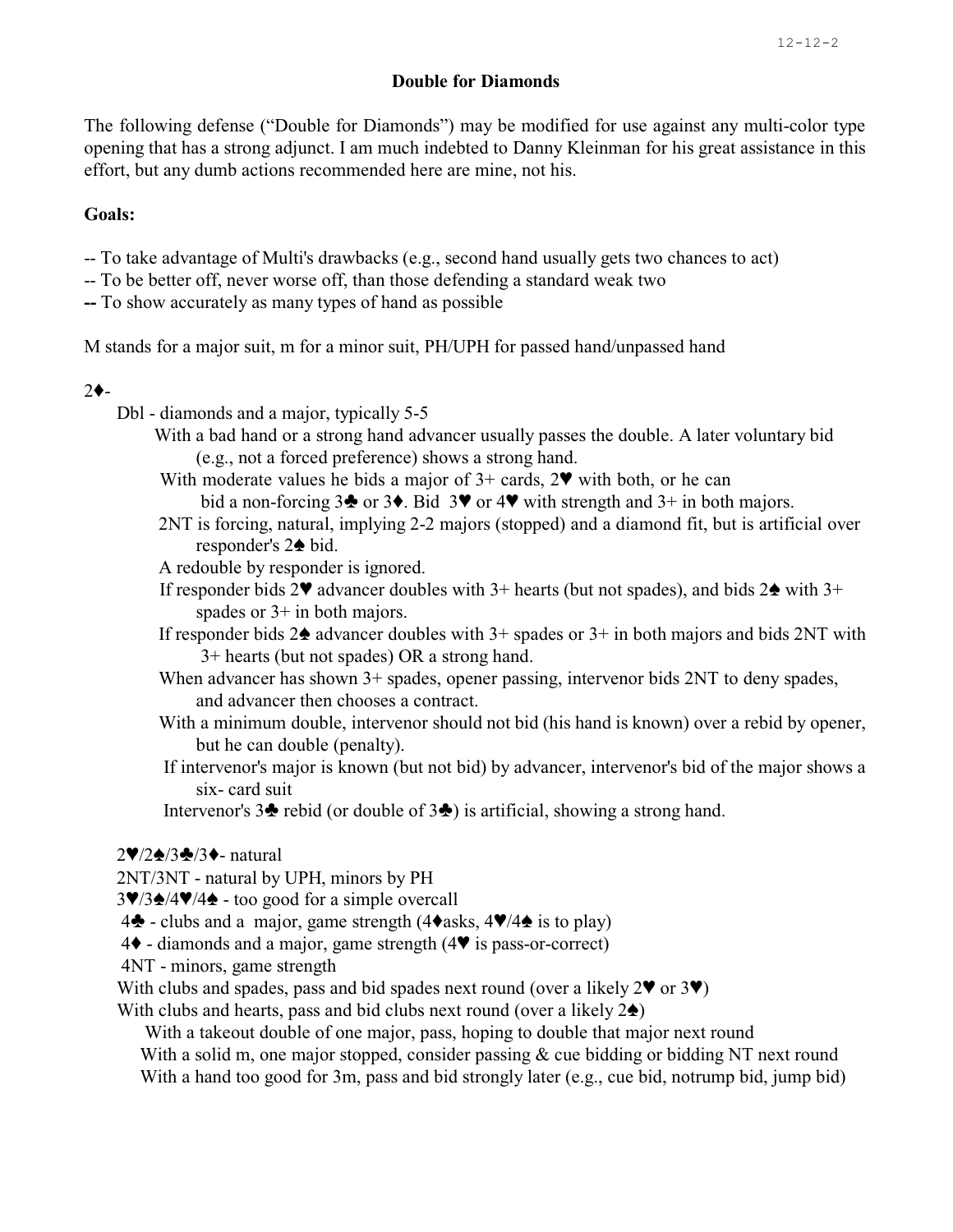$2\blacklozenge$ -P-2 $\blacktriangledown$ - (could be fairly strong with short hearts) -

 $2\spadesuit$  - natural, possibly a two-suited hand

Dbl - shortness (takeout double) or length (possibly two-suited)\*

 $3\clubsuit$  - natural  $3\blacklozenge$ - natural, maybe with clubs too 3M/4M - natural 4m - m and spades, game strength 2NT/3NT natural by UPH, minors by PH 4NT minors, game strength

\*Opener's next call, pass or bid, will reveal the meaning of a double.

 $2\blacklozenge$ -P-2 $\blacklozenge$ - (a heart raise, but may have only three hearts and may be weak) -As above, but 4m is m and hearts

## $2\blacklozenge-P-2\blacktriangledown/2\blacklozenge-P; P$  or  $2\blacklozenge-P-2\blacktriangledown-P; 2\blacklozenge -$

Dbl is takeout, possibly 4=6 major-minor Cue bid of opener's suit asks for a stopper (solid minor) Over  $2\blacktriangledown$  a spade bid shows clubs too and 3m is natural and strong Over  $2\spadesuit$  a club bid shows hearts too and  $3\spadesuit$  is natural and strong 2NT/3NT natural by UPH - needed to know openers's suit 4m - natural, too strong for original 3m

#### $2\bigarrow P-2\bigarrow P$ : 3 $\Psi-$

 Dbl is takeout, possibly 4=6 spades-minor  $3\spadesuit$  - spades and clubs 3NT - natural by UPH, minors by PH 4m - natural, too strong for original 3m

 $2\blacklozenge$ -P-2NT (forcing inquiry, unlikely to be a bluff) -

Dbl is extremely strong, enough to beat 2NT. Pass with less.

3m/3M/4M natural

3NT natural (long minor), minors by PH

4<sup> $\bullet$ </sup> - clubs and a major, game strength, 4 $\bullet$ asks (other advances natural)

4 $\blacklozenge$ - diamonds and a major, game strength,  $4\Psi/4\blacktriangle$  is pass-or-correct

4NT - minors, game strength

Note: Responder would usually preempt with a  $3\Psi/4\Psi$  pass-or-correct response when holding support for both majors and a weak hand, so 2NT tends to show a good hand. Since 2NT is forcing, fourth seat can pass and act later if that seems wiser. If opener's response to 2NT is a transfer bid, a double shows that suit and a bid in the target suit asks for a stopper (solid minor). With a takeout double of the target suit, pass and double that suit next round. If opener's rebid is artificial a double shows the suit, and if the rebid is natural a double is takeout.

If  $2\blacklozenge$  gets passed around (unlikely), use the Wagner defense shown below.